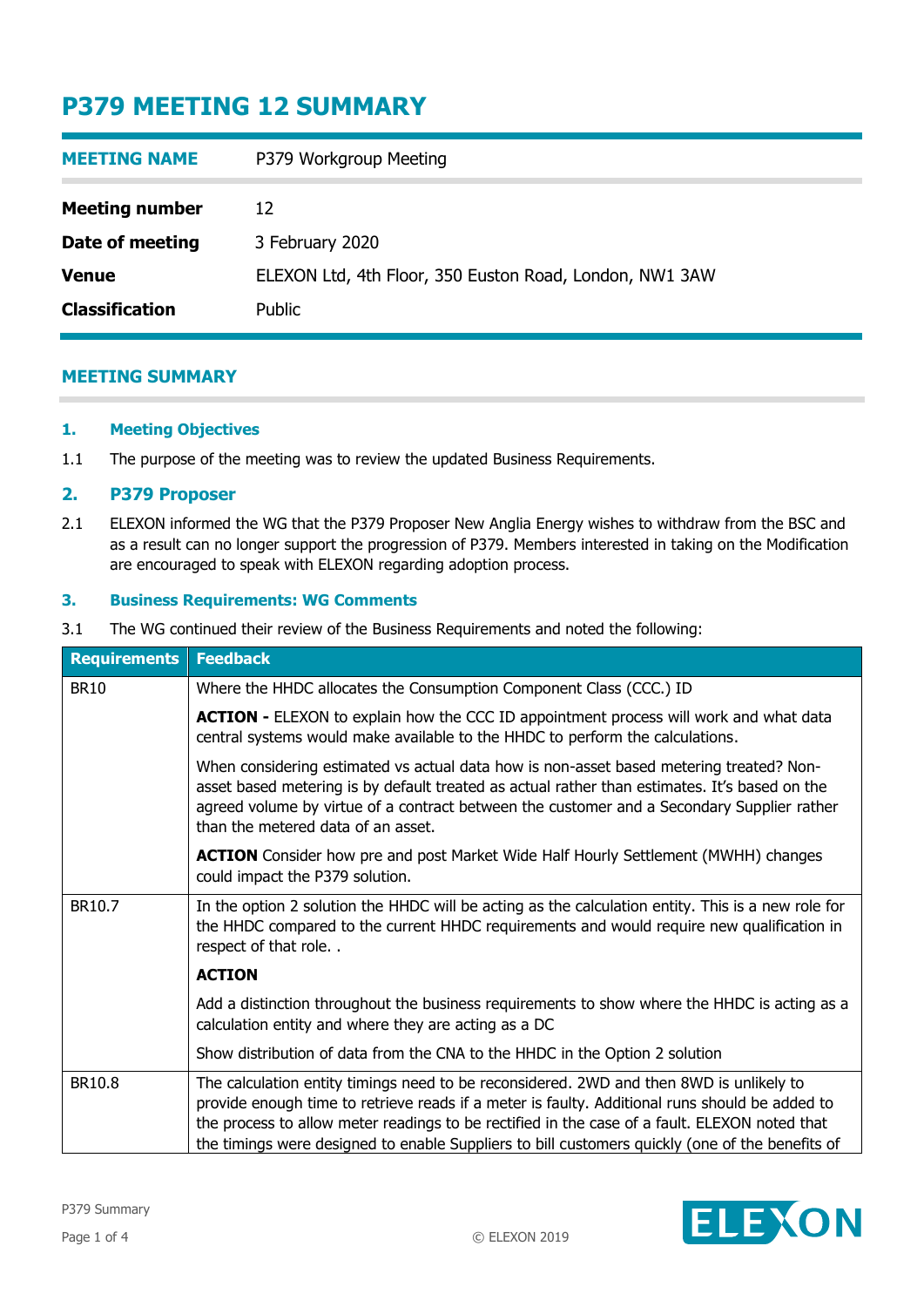# **P379 MEETING 12 SUMMARY**

|             | smart metering, and requested by Workgroup members) and that Suppliers should be<br>incentivised to provide data in time for the first splitting runs.                                                                                                                                                                        |
|-------------|-------------------------------------------------------------------------------------------------------------------------------------------------------------------------------------------------------------------------------------------------------------------------------------------------------------------------------|
|             | <b>ACTION</b>                                                                                                                                                                                                                                                                                                                 |
|             | Build in incentive to meet first settlement run whilst allowing time to fix faults and provide<br>reads in required timescales.                                                                                                                                                                                               |
|             | Draw out the consequences of the things Parties need to do to meet requirements.                                                                                                                                                                                                                                              |
|             | Set service levels in the Business Requirements and tell Parties what those service levels are.                                                                                                                                                                                                                               |
| <b>BR13</b> | There should be a Performance Assurance process to incentivise the first Settlement run<br>calculations.                                                                                                                                                                                                                      |
|             | The WG should look at Settlement risks impacted by the P379 solution. Performance Assurance<br>should follow the current BSC processes.                                                                                                                                                                                       |
|             | <b>ACTION</b>                                                                                                                                                                                                                                                                                                                 |
|             | Specify what risk would apply to each type of meter                                                                                                                                                                                                                                                                           |
|             | Draw out where PAF should focus                                                                                                                                                                                                                                                                                               |
|             | ELEXON has already engaged with the Performance Assurance team and is to share the<br>updated BRs with the PAF team during the Impact Assessment period.                                                                                                                                                                      |
| BR13.5      | Expand BR to reference CVN submitted volumes not just AMSID volumes.                                                                                                                                                                                                                                                          |
| BR14.1      | Expand BR to specifically reference the new Secondary Supplier registration agent not just BSC<br>systems.                                                                                                                                                                                                                    |
|             | On Change of Supplier the new Supplier will be expected to check if a new customer has<br>secondary Supplier arrangements. This will be a requirement on all Suppliers, and a change to<br>processes for all Suppliers whether or not providing secondary supply is mandatory. This should<br>be drawn out in the report/IIA. |
|             | <b>ACTION</b>                                                                                                                                                                                                                                                                                                                 |
|             | Further expand on the process requirement for Primary Supplier.                                                                                                                                                                                                                                                               |
| BR14.2      | Communication with customer will be important. Consider the use of language when<br>communicating with the customer.                                                                                                                                                                                                          |
|             | There should be a requirement to identify the registered Secondary Supplier on site (this will be<br>a function of the Secondary Supply Registration Agent). Consider that there may be Secondary<br>Supplier termination fees if the customer signs up to the wrong contract.                                                |
| BR14.3      | Clarify the implication on the CNA if Secondary Supplier registration details are not kept up to<br>date.                                                                                                                                                                                                                     |

## **4. Calculation Output**

- 4.1 ELEXON reminded the WG of the meter splitting calculations discussed in WG10. The splitting calculations are:
	- programmed into the splitting calculator, which will provide the outcome of splitting calculations for the input scenario.

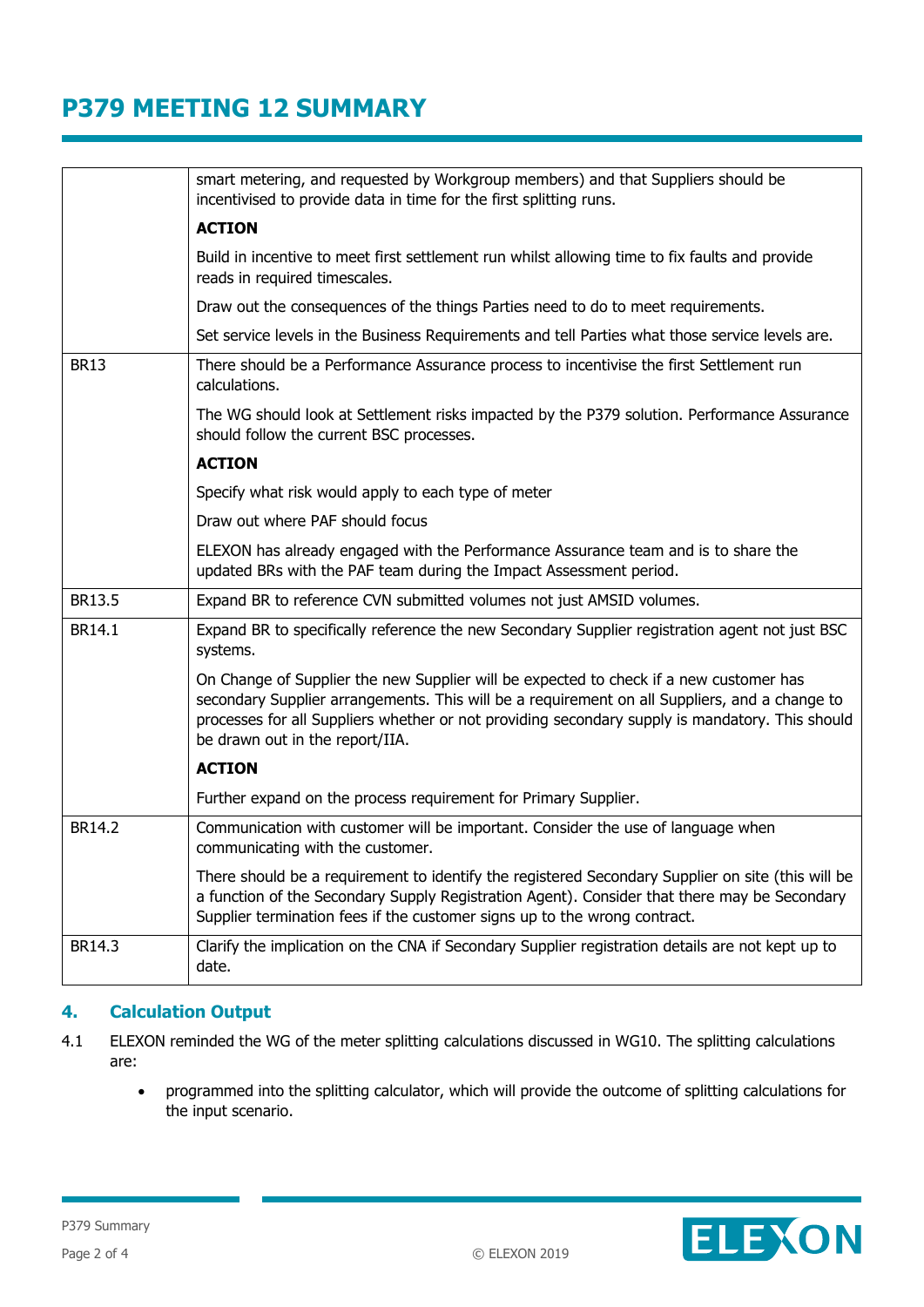# **P379 MEETING 12 SUMMARY**

- ensured that the total allocated Supply volume for all Suppliers did not exceed the boundary meter recorded import or export volumes
- 4.2 A potential solution to this is to allocate settlement volumes to each Supplier based on their behind the meter activities, divided into 'real' volumes which manifest on the total system and 'virtual' volumes which are used for settlement but not network charging.
- 4.3 A member questioned how Network charging is apportioned to exports. In the example provided all charges where applied to the Secondary Supplier import volumes and not exports volumes. The customer should be billed based on what's registered on the meter. ELEXON noted that mismatch between the asset and reads at the boundary is not an issue as assets are not connected to the whole system.
- 4.4 The WG needs to consider Network Charging issues arising from behind the meter assets. A member advised that a DCUSA Change Proposal <u>DCP 328<sup>1</sup></u> seeks to clarify how DNOs should apply use of system charges to Suppliers which supply customers connected to private networks. It's important that Customers have visibility of Network charges. Under the proposed P379 solution the customer may be billed separately by the different Suppliers involved. Although the billing process is outside of the BSC requirements this should be clarified to the customer.
- 4.5 The WG considered the scaled and virtual volumes noting that a site should have an export meter with a registered MPAN to claim the export volume. Therefore, while metering at the asset may record a volume, if there is no boundary metering and settlement for export no volumes can be assigned to any Supplier, including the Secondary Supplier. Some members noted adding an export meter depends on the costs of meter set up, data transfer and SVAA Agent costs, which might eliminate the business case for certain multiple supply use cases.
- 4.6 The WG is to consider BEIS views on export metering for the Smart Export Guarantee, the Clean Energy Package requirements and also the latest publication of the TCR on the terms of the charging regime.
- 4.7 On whether to apply scaled or virtual volumes, the WG is in favour of scaling calculations to ensure customers get accurate volumes and are billed accurately.

### **5. Calculation Entity Principles**

- 5.1 When the Calculation Entity performs splitting calculations, it will generate the share of each Supplier at a site. This volume will be added to the Secondary Supplier's BMUs, but for a Primary Supplier this figure can be subtracted from the aggregate volume of all their customer's meter readings (including those to be split) or added to the aggregate volume of all of their unsplit customer's meter readings.
- 5.2 As HHDAs will already be aggregating all meter readings, it would be minimum change to their current role for the SVAA to subtract the Primary Supplier's share of the split from the HHDA submitted volume, where the calculation entity is SVAA.
- 5.3 Where the calculation entity is the HHDC, the HHDC can pass the correct split data on to the HHDA to aggregate, so the volumes will be added prior to aggregation.

### **6. Timing**

6.1 The WG considered the processes to be used by the calculation entity. Timing will have an effect on what happens in the final settlement run. The SVAA activities should be in line with the Business Requirements.

ELEXON

-

 $1$  Use of system charging for private networks with competition in supply